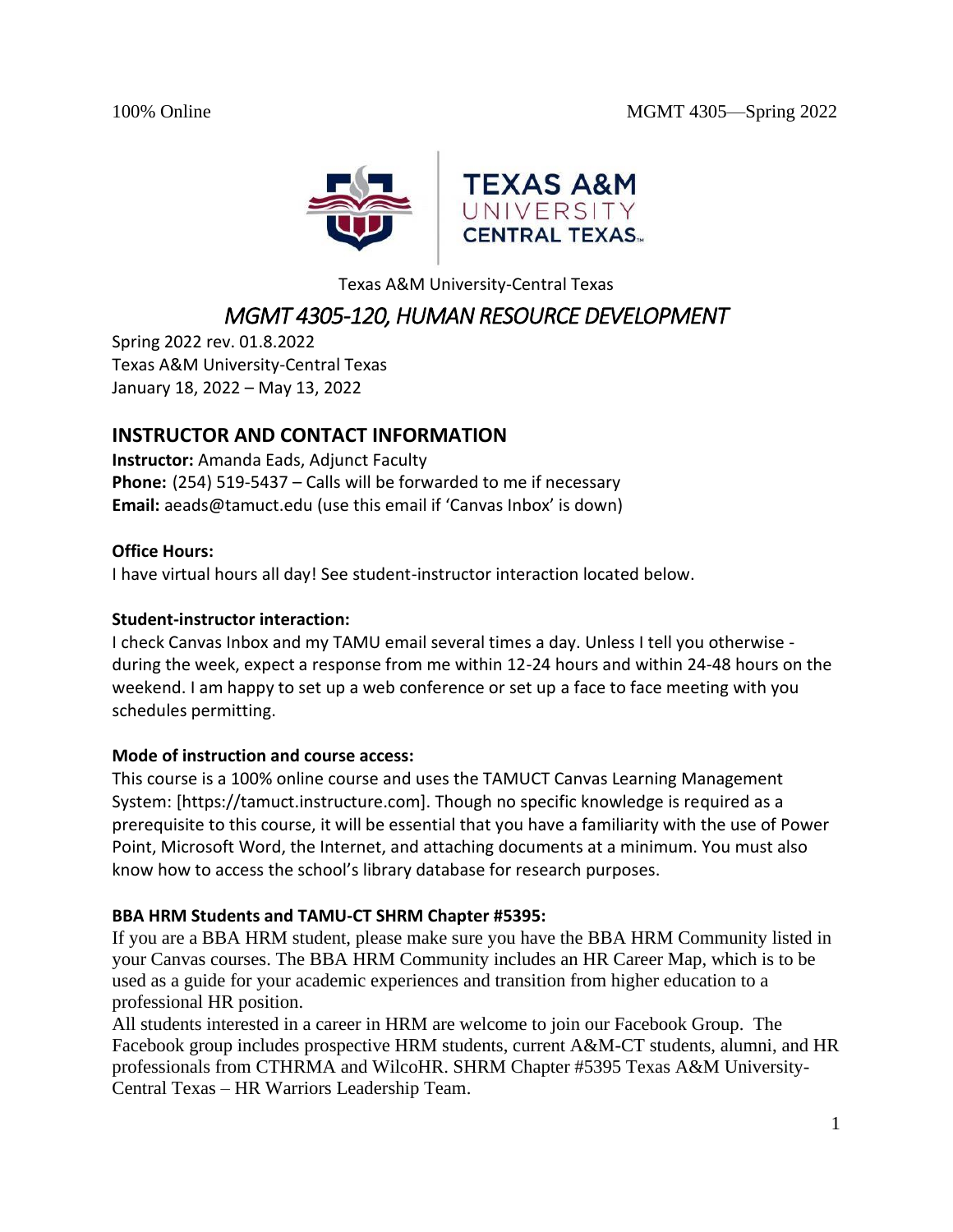https://www.facebook.com/groups/731484783725618/

You can join our HR student group through [SHRM.](https://www.shrm.org/Communities/student-resources/Pages/bufferpage.aspx) There is a \$49.00 fee paid to SHRM. You will receive the SHRM student member benefits with this membership. When joining through SHRM, be sure to identify Texas A&M University-Central Texas as your student chapter #5395. After you've joined, please forward a copy of the email to Amanda Eads [aeads@tamuct.edu](mailto:aeads@tamuct.edu) https://www.shrm.org/Communities/student-resources/Pages/bufferpage.aspx

### **Warrior Shield:**

Warrior Shield is an emergency notification service that gives Texas A&M University-Central Texas the ability to communicate health and safety emergency information quickly via email, text message, and social media. All students are automatically enrolled in Warrior Shield through their myCT email account.

Connect to Warrior Shield by 911Cellular [https://portal.publicsafetycloud.net/Account/Login] to change where you receive your alerts or to opt out. By staying enrolled in Warrior Shield, university officials can quickly pass on safety-related information, regardless of your location.

# **COURSE INFORMATION**

**Course Overview and description:** In this course students will develop the knowledge, skills and attitudes to successfully assess training and development needs, and to successfully design, develop, deliver and evaluate a training event. Prerequisite: MGTK 302

**Course Learning Objectives:** Upon successful completion of the MGMT 405 Human Resource Development course, you will be able to:

- ➢ Human Resource Development: Knowledge of human resource development concepts related to designing and implementing effective organizational training and development practices.
	- $\checkmark$  Identify and describe employment laws that impact human resource development.
	- $\checkmark$  Describe the process to identify needs, design, implement, and evaluate a training program.
	- $\checkmark$  Identify and describe the talent management process.
	- $\checkmark$  Distinguish between employee training and employee development.
	- $\checkmark$  Identify and describe legal issues in performance management.
	- $\checkmark$  Identify and explain rater issues in assessing employee performance.
	- $\checkmark$  Describe the relationship between performance management and human resource development.
	- $\checkmark$  Demonstrate appropriate communication and participation skills and understanding of concepts through various related activities.
	- $\checkmark$  Design, develop, and deliver a learning experience that addresses specific learning needs.
	- $\checkmark$  Evaluate a training program and/or learning experience.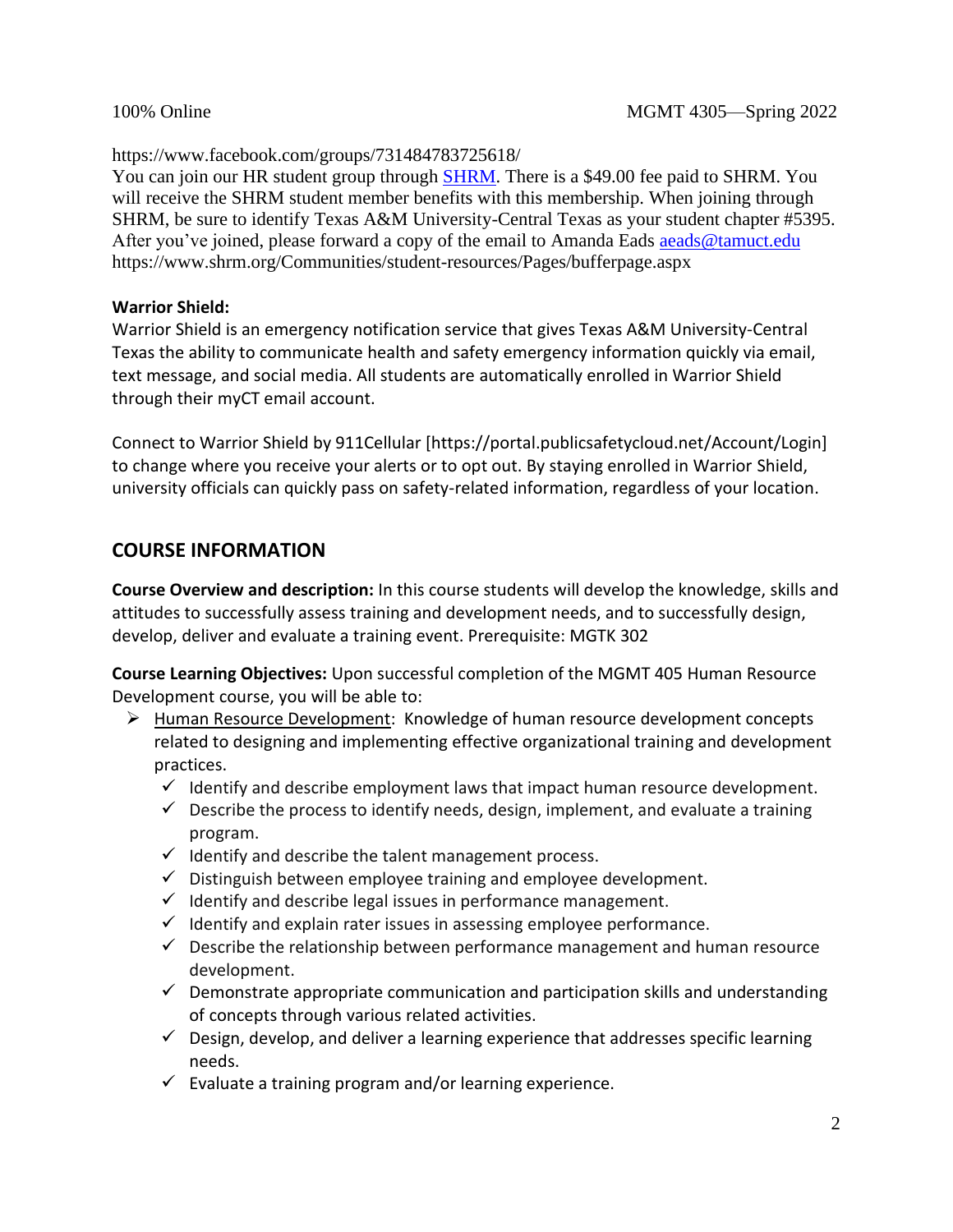# **Required Reading and Textbook(s):**

Employee Training<br>& Development

**Required Course Materials: Employee Training and Development, 8 th Edition** Raymond Noe McGraw-Hill Companies ©2020 ISBN 978-1-260-04373-7

# **Suggested Course Materials:**

**Publication Manual of American Psychological Association (7th ed.).** 



American Psychological Association. ISBN 1433805618

*It is highly advisable that that you keep this text following the course, as APA citations are the required citation method within the Department of Management & Marketing and will be used throughout your undergraduate* 

*and, hopefully, graduate education.*

# **COURSE REQUIREMENTS**

# **Understanding of Course Design:**

This course design is a traditional approach to learning content. This course design is intended to ensure students' understanding of foundational information related to the human resource management discipline. As a result, this course presents modularized content supported through videos and discussion; then, assessed through objective quizzes and exams as well as subjective assignments.

# **Student Profile and Course Agreement:**

Students should review this Syllabus in depth and be sure they are willing to comply with all assignments and deadlines in this course. The course agreement requires students to agree to these expectations and promise that they have the computer set-up and self-discipline needed for a fully online course. This assignment is worth 10 pts and must be completed prior to me grading any of your work.

# **Introduction:**

Each student will be required to post an introduction on the discussion board under "Introductions". This assignment is worth 10 pts and must be completed prior to me grading any of your work.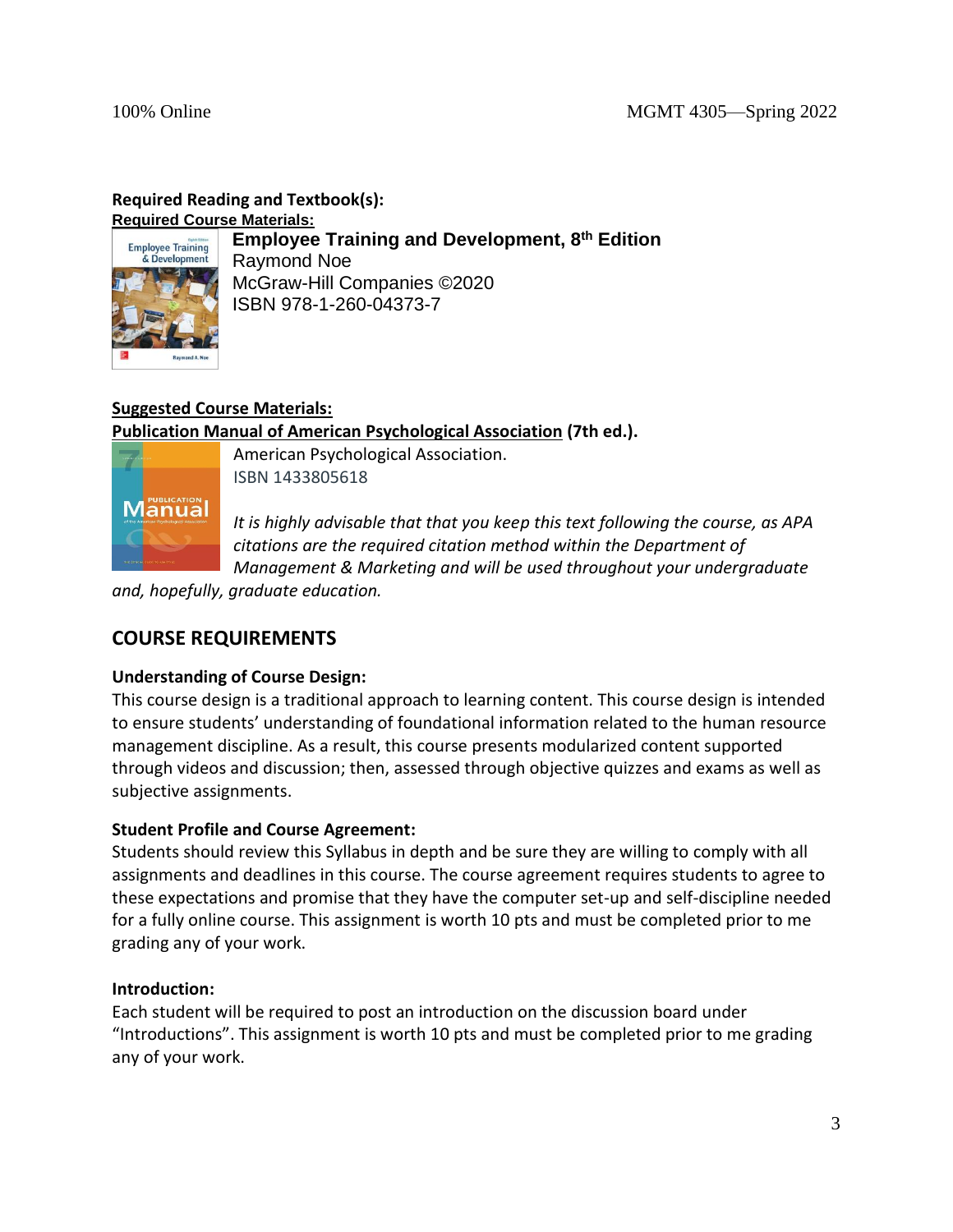#### **Exams:**

There will be 2 required exams – a midterm (Modules 1 & 2) and a final (Modules 3 & 4). Each exam will contain 50 multiple choice / true false questions covering the students' knowledge of the key frameworks and concepts from the text and power point presentations/notes. Exams are anticipated to take approximately 60-90 minutes each and must be completed in one sitting. Opportunities to complete exams late will be provided with written documentation of an unavoidable or unforeseeable event. Exams represent the independent work of students; teamwork will not be permitted on exams. Exams will generally be available over a 5 day period and will be posted in the course schedule in this syllabus. Each exam will be worth 100 pts; a total worth of 20% of your grade.

### **Quizzes:**

There will be 11 chapter quizzes. They are provided to help students determine their general understanding of the material and prepare for exams. Each quiz will cover its respective chapter and will contain 10 multiple choice questions. There will also be a syllabus quiz and an APA quiz. Quizzes are anticipated to take approximately 10-15 minutes to complete. Quizzes will be timed and once started, must be completed at that time. Quizzes represent the independent work of students; teamwork will not be permitted on quizzes. Availability will vary based on the unit so be sure to review dates posted in the course schedule in this syllabus. Chapter review quizzes will be worth 10 pts each and the syllabus and APA quizzes will be worth 10 pts each; a total worth of 13% of your grade.

#### **Assignments:**

Assignments in this course are designed to help you practice applying training and development course concepts as well as identifying reliable and credible sources of information. Assignments are anticipated to take approximately 60-120 minutes. There will be one Library Database assignment (25 pts) in order to ensure that students are aware of how to use this vital source. There will be seven assignments (40 pts each) that require you to write a memo, essay and/or complete an assigned activity. Essays will be 2-3 pages covering course related topics which will require you to include APA citations and references. The final assignment (25 pts) will be a team evaluation for the group you complete your project with. Detailed information will be provided in the Assignment Area on Canvas. The combined total of your assignments (to include the introduction and course profile) will be worth a total of 35% of your grade. Due dates will be posted online as well as in the course schedule part of this syllabus. A rubric will be provided for each assignment.

### **Discussion Forums:**

Discussions are intended to teach and reinforce concepts as well as prepare you to complete assignments and assessments. Discussions are anticipated to take approximately 60-90 minutes. The approximate length of initial response should be 2 paragraphs long (6-8 sentences is considered one paragraph). Follow-up responses can be a more conversational tone; however, they should also add to the conversation beyond a simple post summing to "I agree".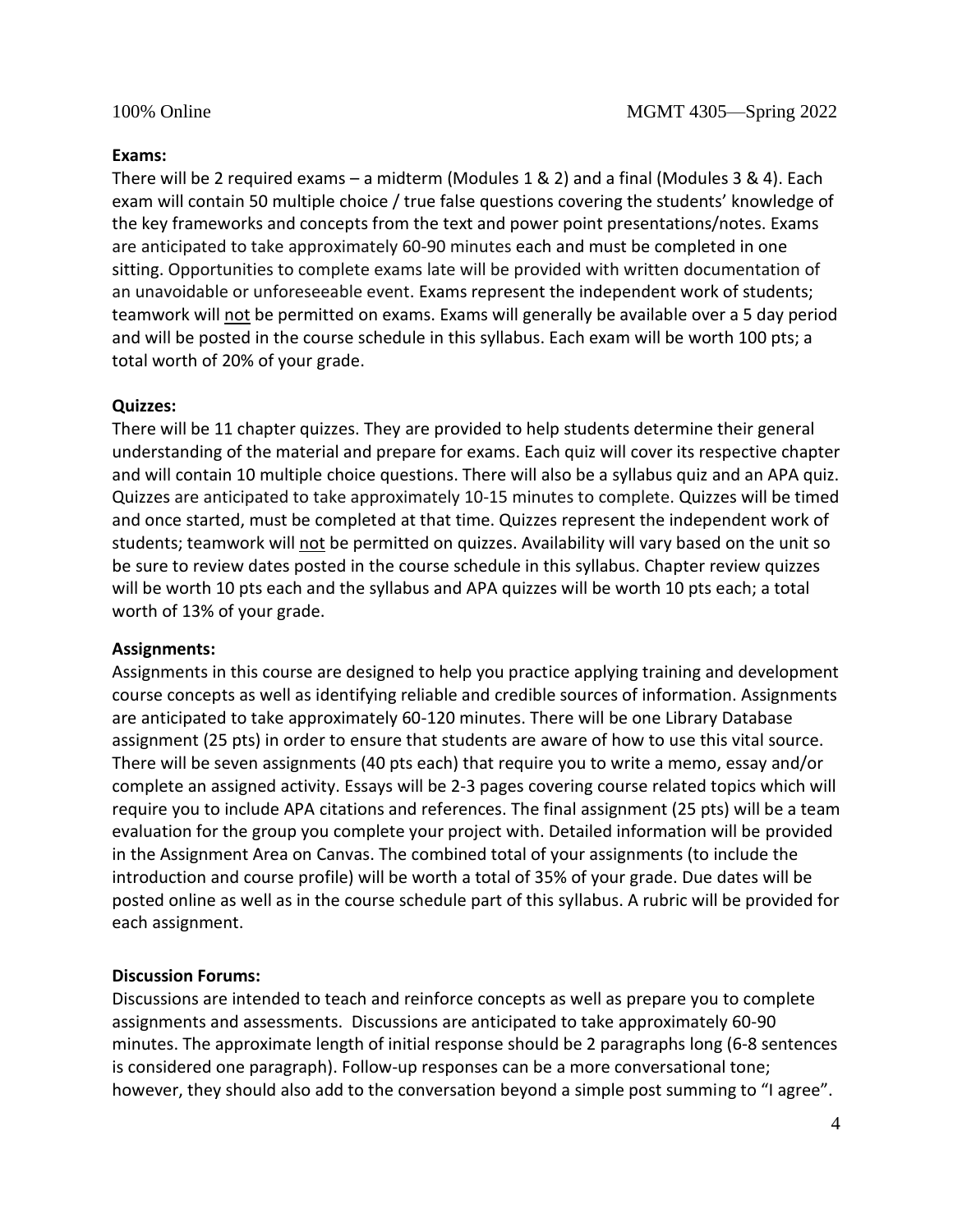There will be 4 Discussion Forums associated with topics found in this course. Your original posting and two replies to your classmates' will be required for each forum - please note the separate due dates. Each forum's participation is worth 30 pts. These discussions will be worth 12% of your grade. A rubric will be provided for each discussion.

# **Team Project:**

It is imperative that you look over the module in Canvas that pertains to this project. This is something I want you to look forward to and I will be here to help you as much as possible. It is not a secret that sometimes students do not like group projects, but learning to work collaboratively and count on your peers is an essential part of this learning experience. Employers ask us, as instructors, to teach our students how to work in groups and learn to deal with the conflicts that often occur in this setting. In a work environment, the job needs to be done regardless of the circumstances, including personality conflicts and poor performance of group members. This will be no different! I want you to try to work as a team, not a group. Teams work together to accomplish a common goal / outcome! Groups do their own thing and piece it together later.

- ❖ You will work in teams of 3 or 4 to design and develop a training package of interest to individuals involved in the HRD process. It will be pre-approved by the instructor. No one person can be responsible for one specific section of the project – it will be a team effort. A list of topic choices will be provided to you. Additionally, each student will be required to record his/her own individual portion of the project to submit.
- ❖ A team contract will be created to set forth your own guidelines.
- ❖ Three progress reviews will show your current progress and will be provided on Canvas.
- ❖ The training package will include:
	- ✓ Cover page
	- ✓ Table of Contents
	- ✓ Needs Assessment
	- ✓ Lesson Plan
	- ✓ Evaluation Plan
	- $\checkmark$  Supporting Materials (Power Point Presentation and any additional handouts)
	- ✓ Reference Page
		- oA min. of 8 qualified references are required to support a grade which results in full credit of allowable points
		- $\circ$  No more than 25% of your references can be from the web. (Wikipedia is NOT a source!)
		- $\circ$  Your sources should consist of peer reviewed journals from the library database. The course textbook may/should be cited as one of the references used.
		- oReference page must be in proper APA format.
- ❖ Oral presentation
	- ✓ Each student will record via: Screencast-O-Matic [\[https://screencast-o](https://screencast-o-matic.com/home)[matic.com/home\]](https://screencast-o-matic.com/home) their portion of the project as if he/she was presenting in a classroom. More information will be provided as the semester progresses. Your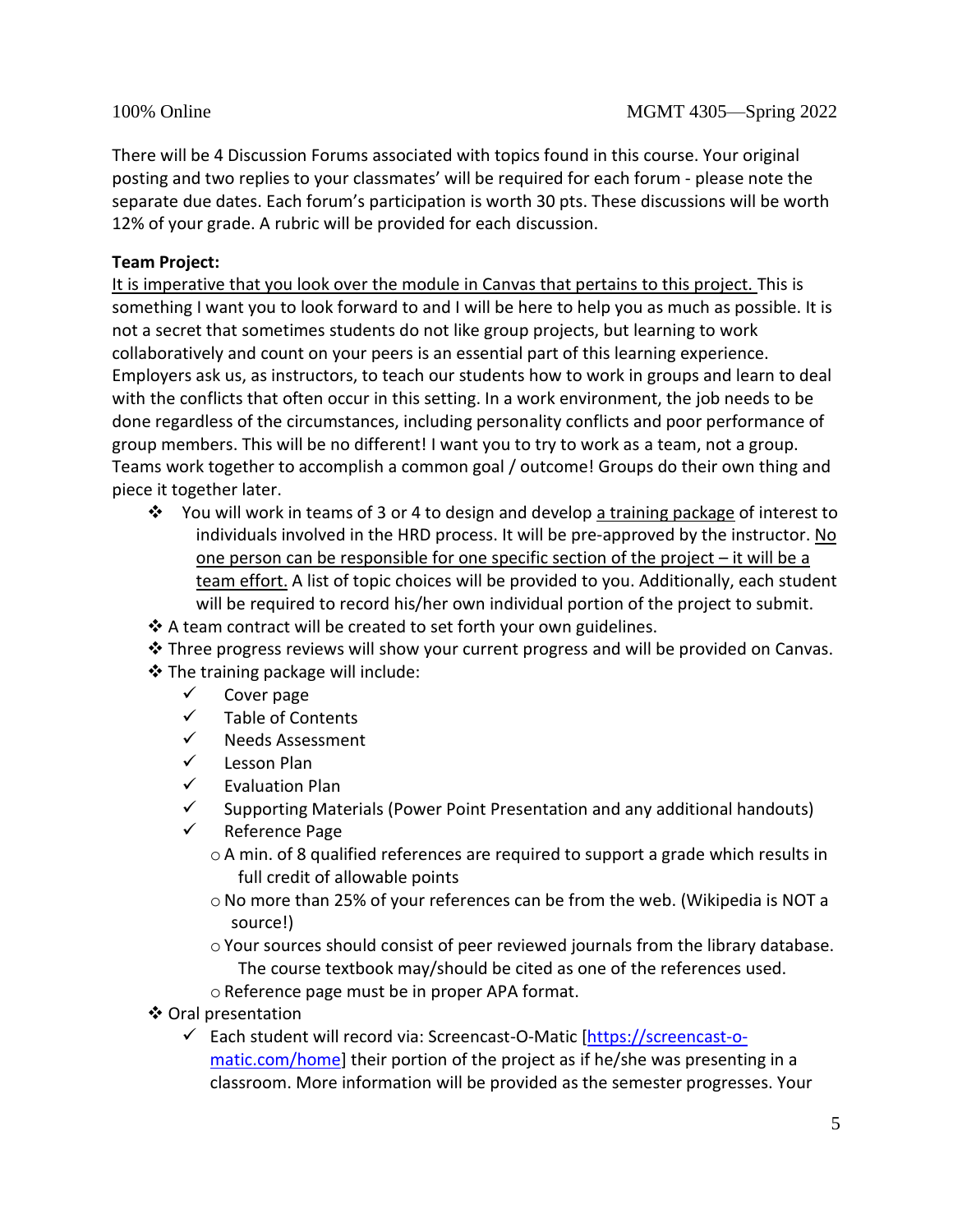individual presentation should flow as if you were with your group in class. It should be 5-8 minutes in length.

 $\checkmark$  I MUST be able to see YOU and YOUR ppt – screencast-o-matic will allow for this.

❖ Submission details and examples will be provided within Canvas.

This project will be worth 200 points and 20% of your grade.

### **Grading Criteria Rubric and Conversion**

| <b>Course Element</b>                                                                                                   | <b>Points</b> | % of Final Grade |
|-------------------------------------------------------------------------------------------------------------------------|---------------|------------------|
| Exams $(2)$ @ 150 pts each                                                                                              | 200           | <b>20%</b>       |
| Chapter Quizzes (13) 11 @ 10 pts each;<br>2 @ 10 pts each                                                               | 130           | 13%              |
| Discussion Forums (4) @ 30 pts each                                                                                     | 120           | 12%              |
| Assignments $(11) - 2 \& 10$ pts each;<br>2 @ 25 pts; 7 @ 40 pts each                                                   | 350           | 35%              |
| Team Project-<br>Team Contract 20 pts; Progress Reviews<br>3 @ 10 pts each; Package 100 pts;<br>Recording & Eval 50 pts | 200           | 20%              |
| Total                                                                                                                   | 1000          | 100%             |

| <b>POINTS</b> | <b>EQUALS</b> | <b>LETTER GRADE</b> |
|---------------|---------------|---------------------|
| $900 - 1000$  |               |                     |
| $800 - 899$   |               |                     |
| $700 - 799$   |               | C                   |
| $600 - 699$   |               |                     |
| Below 600     |               |                     |

### **Posting of Grades**

All student grades will be posted on the Canvas grade book and students should monitor their grading status through this tool. I will attempt to post grades for all assignments and discussions within one week after the due date, unless I let you know otherwise. Grades on quizzes and exams will be available immediately, unless it is an essay exam.

# **INSTRUCTOR POLICIES:**

Individual Performance: It is vital that you are active in the course and complete all work in a professional fashion. One of the biggest issues with student success in online courses is simply not submitting work on time. You are expected to read the chapters as assigned in the calendar as well as read or view any supplemental resources that may be found in the Module content folders for that period.

Quality Work: All work submitted for grading shall be of upper level quality: Depth of analysis, grammatical structure, etc.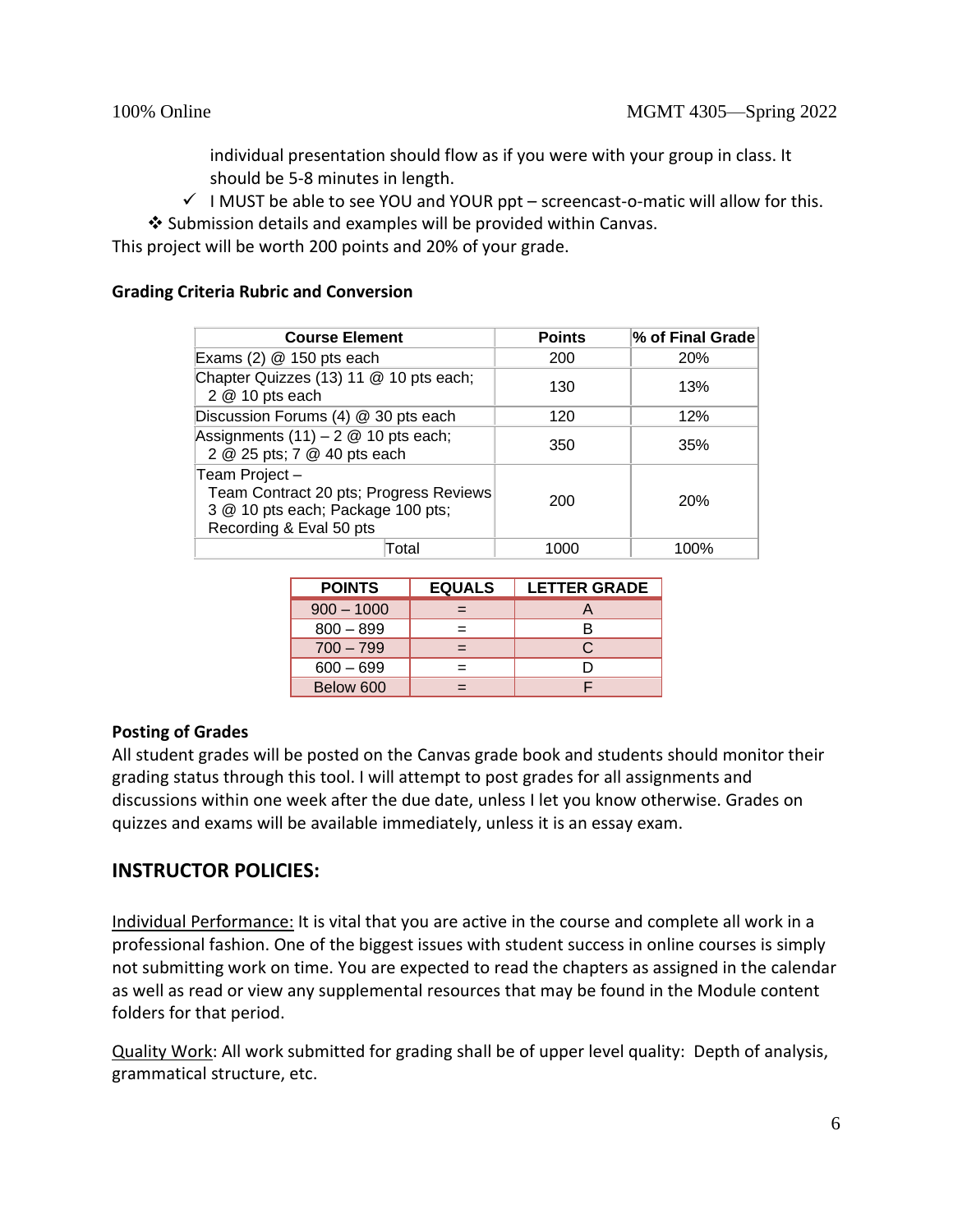Identifying Submissions: Submissions must clearly identify the student's name and the title of the assignment.

Submission Style Requirements: While not all instructors require full APA formatting, I do! Submissions will be in accordance with The Publication Manual of the American Psychological Association, 6<sup>th</sup> ed. (Cover page, running head, 1" margins, 12pt font, double spaced, in-text citations, reference page*). All written work must be submitted utilizing Microsoft Word in either a .doc or .docx format.* 

Due Dates and Late Submissions: The assignment instructions and deadlines are clearly laid out in the syllabus. If you encounter an issue, please let me know as soon as possible. It is much easier to discuss issues before due dates rather than after. Late penalties are severe and as follows:

 1. *Discussions* – Discussions are interactive and time sensitive; therefore, contributions to discussions will **NOT** be accepted late.

 2. *Assignments -* Assignments are open for an extended period of time, so no late work will be accepted without written documentation of an unavoidable or unforeseeable event.

 3. *Quizzes* – Quizzes are open for an extended period of time, so no late work will be accepted without written documentation of an unavoidable or unforeseeable event.

 4. *Exams* – If you miss an exam without notifying me in advance, I may allow you an opportunity to take it (not guaranteed) if you contact me within 48 hours of the due date. If I allow you to take it, you will generally score no higher than a 70 regardless of how high your score is.

Changes to Syllabus: This syllabus serves as an instructional and study planning document. Although every effort will be made to maintain the schedule and activities presented herein, it may become necessary during the course of the semester to make changes to the syllabus. In such events, changes will be announced and students will receive written notice as soon as possible.

Professional Etiquette: Students are expected to embody professionalism to include the following: *Demeanor* – polite and well-spoken, demonstrating tact, respect, compassion, appreciation, inclusive, mature - not rude, belligerent, arrogant, or aggressive; *Reliable* – follow through on tasks in a timely manner, communicate unanticipated events; *Competent* – commit to learning and applying content from the course, act in a responsible manner and practice sound judgment, seek assistance when appropriate; *Ethical* – honest and trustworthy; *Equality*  – refrain from giving or seeking preferential treatment unless supported by the office of Student Success, adhere to published policies of the university, seek assistance or clarification when appropriate. A student who violates professional etiquette in a manner that is egregious (as determined by the instructor) may result in a failing grade for the course. I reserve the right to provide a less severe penalty depending on the circumstances of the situation.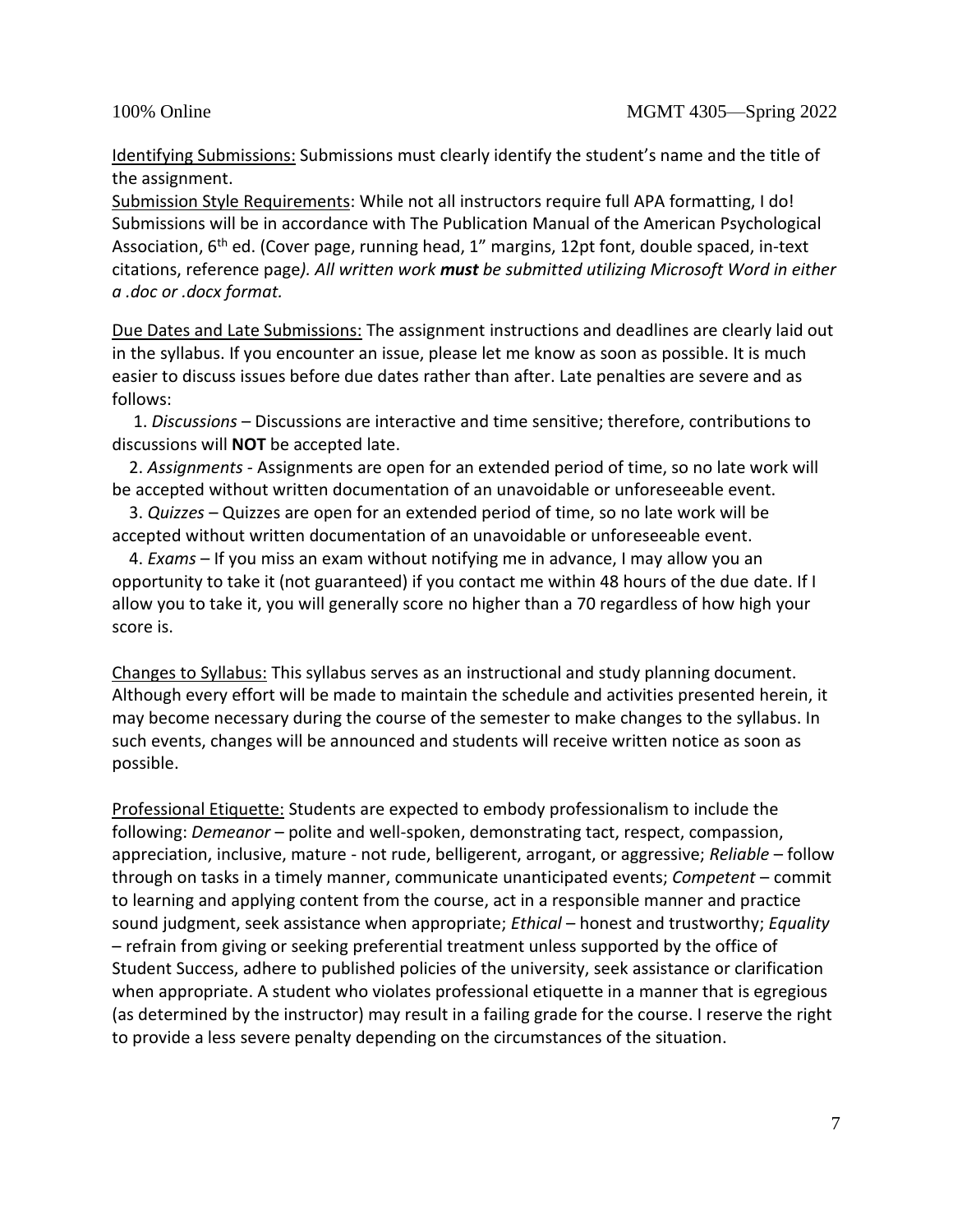# **COURSE OUTLINE AND CALENDAR Complete Course Calendar**

| <b>Dates</b>                     | <b>Chapter &amp; Topic</b>                                                  | <b>Assignment</b>                                                                                                                                                                                                                                                                        |
|----------------------------------|-----------------------------------------------------------------------------|------------------------------------------------------------------------------------------------------------------------------------------------------------------------------------------------------------------------------------------------------------------------------------------|
| Week 1<br>Jan<br>$18 - 23$       | <b>Class Intro</b>                                                          | ← Complete & Submit Student Profile and<br><b>Course Agreement via Canvas Assignment</b><br>Link due Jan 23<br>Student Introductions via Discussion Forum<br>$\checkmark$<br>due Jan 23<br>Syllabus Quiz: Available Jan 18; due Jan 23<br>$\checkmark$                                   |
| Week 2<br>Jan<br>$24 - 30$       | Ch. 1<br><b>Introduction to Employee</b><br><b>Training and Development</b> | Read Ch. 1; Study Required and Supplemental<br>✓<br><b>Materials</b><br>$\checkmark$ Quiz 1: Available Jan 18; due Jan 30<br>$\checkmark$ APA Quiz due Jan 30<br>$\checkmark$<br>A1: Library Database Activity due Jan 30<br>Team & Topic Choices due on Jan 26<br>$\checkmark$          |
| Week 3<br>Jan/Feb<br>$31 - 6$    | Ch.2<br><b>Strategic Training</b>                                           | Read Ch. 2; Study Required and Supplemental<br>$\checkmark$<br><b>Materials</b><br>$\checkmark$ Quiz 2: Available Jan 18; due Feb 6<br>Discussion Forum 1: Strategic Training<br>$\checkmark$<br>Questions.<br><b>Original Post due Feb 3</b><br>2 Replies due Feb 6                     |
| Week 4<br><b>Feb</b><br>$7 - 13$ | Ch.3<br><b>Needs Assessment</b>                                             | Read Ch. 3; Study Required and Supplemental<br>✓<br><b>Materials</b><br>Quiz 3: Available Feb 7; due Feb 13<br>$\checkmark$<br>$\checkmark$ Team Contract due on Feb 13<br>$\checkmark$ A2: Competency Model Assignment due Feb<br>13                                                    |
| Week 5<br>Feb.<br>$14 - 20$      | Ch. 4<br><b>Learning and Transfer of</b><br><b>Training</b>                 | Read Ch. 4; Study Required and Supplemental<br>$\checkmark$<br><b>Materials</b><br>$\checkmark$ Quiz 4: Available Feb 7; due Feb 20<br>Discussion Forum 2: Learning Style.<br>$\checkmark$<br><b>Original Post due Feb 17</b><br>2 Replies due Feb 20<br>← A3: Andragogy Essay on Feb 20 |
| Week 6<br>Feb<br>$21 - 27$       | Ch. 5<br><b>Program Design</b>                                              | $\checkmark$ Read Ch. 5; Study Required and Supplemental<br><b>Materials</b><br>$\checkmark$ Quiz 5: Available Feb 7; due Feb 27<br>A4: Lesson Plan due Feb 27<br>✓<br>PR1: Progress Review 1 due Feb 27<br>✓                                                                            |
| Week 7<br>Feb/Mar<br>$28 - 6$    | Ch.6<br><b>Training Evaluation</b>                                          | Read Ch. 6; Study Required and Supplemental<br>✓<br><b>Materials</b><br>Quiz 6: Available Feb 7; due Mar 6<br>✓<br>A5: Evaluation due Mar 6<br>✓                                                                                                                                         |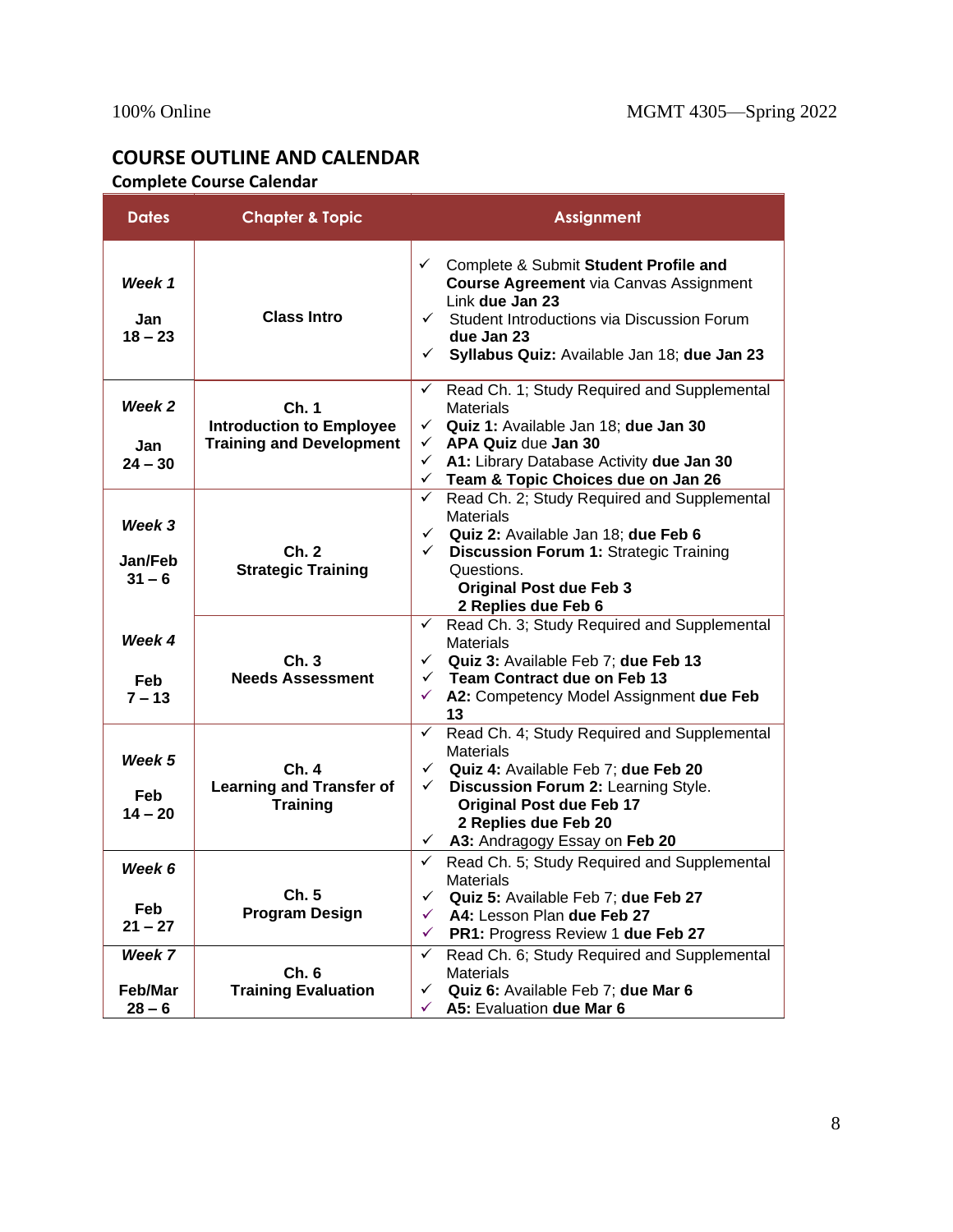r

÷

| Week 8<br>Mar<br>$7 - 13$      | Midterm<br>$Ch. 1 - Chapter 6$                                                                                                | $\checkmark$<br>Midterm Exam: Ch. 1-6 (Modules 1 & 2);<br>Available Mar 9; due Mar 13                                                                                                                                                                                                                                                                                    |
|--------------------------------|-------------------------------------------------------------------------------------------------------------------------------|--------------------------------------------------------------------------------------------------------------------------------------------------------------------------------------------------------------------------------------------------------------------------------------------------------------------------------------------------------------------------|
| Week 9<br>Mar<br>$21 - 27$     | Ch. 7<br><b>Traditional Training</b><br><b>Methods</b>                                                                        | Read Ch. 7; Study Required and Supplemental<br>✓<br><b>Materials</b><br>$\checkmark$ Quiz 7: Available Mar 21; due Mar 27<br>A6: Traditional Training Method Choice Memo<br>$\checkmark$<br>due Mar 27                                                                                                                                                                   |
| Week 10<br>Mar/Apr<br>$28 - 3$ | Ch.8<br><b>Technology-Based</b><br><b>Training Methods</b>                                                                    | Read Ch. 8; Study Required and Supplemental<br>$\checkmark$<br><b>Materials</b><br>$\checkmark$ Quiz 8: Available Mar 21; due Apr3<br>Discussion Forum 3: Tech-Based Training.<br>$\checkmark$<br><b>Original Post due Mar 31</b><br>2 Replies due Apr 3<br>PR2: Progress Review 2 due Apr 3<br>✓                                                                        |
| Week 11<br>Apr<br>$4 - 10$     | Ch.9<br><b>Employee Development</b><br>and Career Management                                                                  | $\checkmark$ Read Ch. 9; Study Required and Supplemental<br><b>Materials</b><br>$\checkmark$ Quiz 9: Available Mar 21; due Apr 10<br>A7: MBTI Activity & Memo due Apr 10<br>$\checkmark$                                                                                                                                                                                 |
| Week 12<br>Apr<br>$11 - 17$    | Ch. 10<br><b>Social Responsibility:</b><br><b>Legal Issues, Managing</b><br><b>Diversity, and Career</b><br><b>Challenges</b> | Read Ch. 10; Study Required and<br>✓<br><b>Supplemental Materials</b><br>← Quiz 10: Available Apr 11; due Apr 17<br>Discussion Forum 4: The Legal Side.<br>$\checkmark$<br><b>Original Post due Apr 14</b><br>2 Replies due Apr 17<br><b>Bonus Opportunity: Social Responsibility</b><br>$\checkmark$<br>due Apr 17<br>PR3: Progress Review 3 due Apr 17<br>$\checkmark$ |
| Week 13<br>Apr<br>$18 - 24$    | <b>Preparation for Project &amp;</b><br><b>Presentations</b>                                                                  | $\checkmark$<br>This week is designated for everyone to come<br>together one last time to work on their final<br>touches for the project.<br>This is a great time to get in touch with me!<br>$\checkmark$<br>Get your individual parts recorded<br>✓                                                                                                                    |
| Week 14<br>Apr/May<br>$25 - 1$ | Ch. 11<br>The Future of Training and<br><b>Development</b>                                                                    | Read Ch. 11; Study Required and<br>$\checkmark$<br><b>Supplemental Materials</b><br>← Quiz 11: Available Apr 11; due May 1<br>A8: Future of Training Essay on May 1<br>$\checkmark$                                                                                                                                                                                      |
| Week 15<br>May<br>$2 - 8$      | <b>Project &amp; Presentation</b><br><b>Closure</b>                                                                           | $\checkmark$ A9: Team Evaluation Form due May 2<br>Training Package and presentation due May<br>$\checkmark$<br>2                                                                                                                                                                                                                                                        |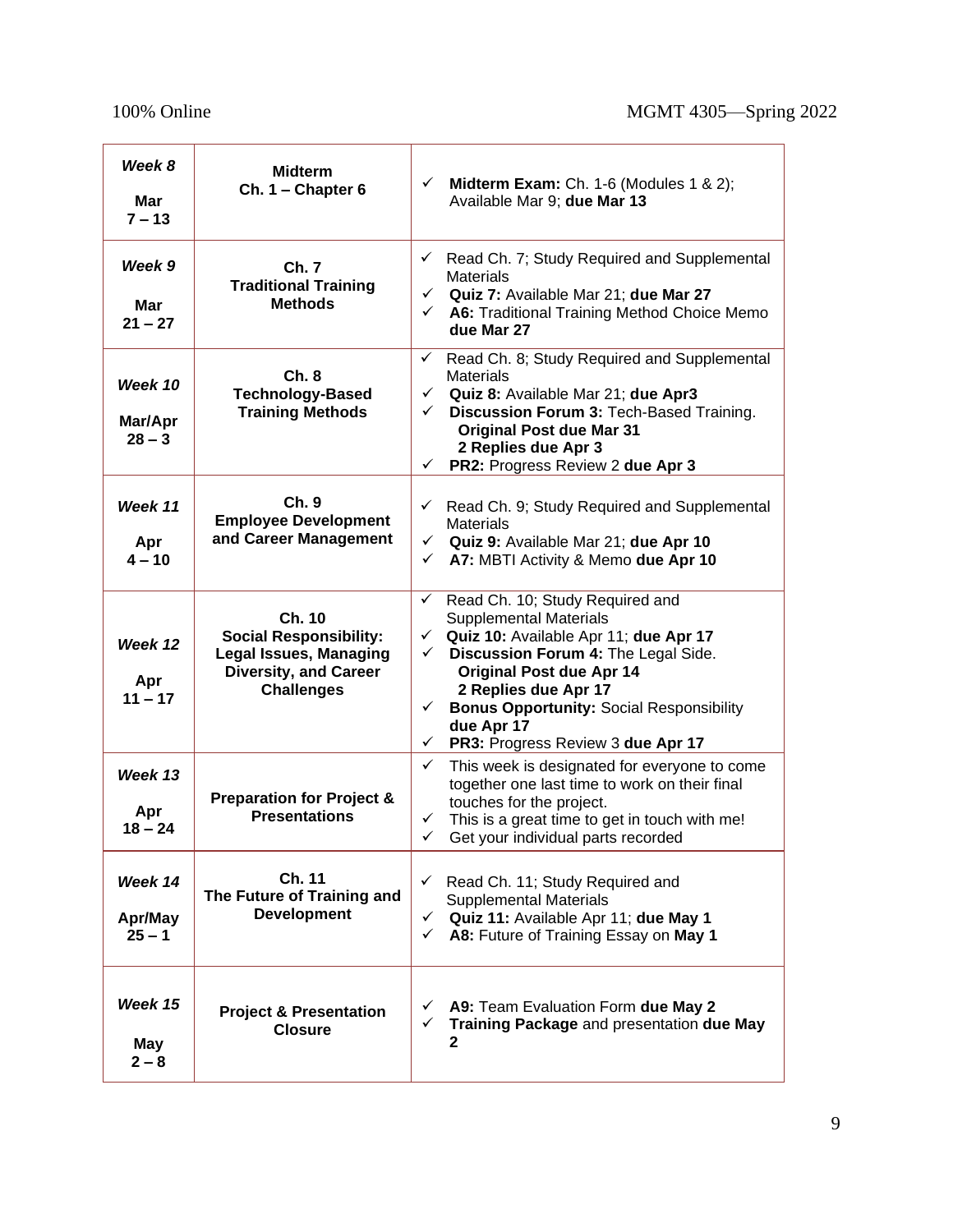| Week 16         | <b>Wrap Up Week</b> | <b>Final Exam:</b> Ch. 7-11 (Modules 3 & 4);<br>Available May 9; due May 13 |
|-----------------|---------------------|-----------------------------------------------------------------------------|
| May<br>$9 - 13$ |                     | <b>IDEA Course Eval</b>                                                     |

# **TECHNOLOGY REQUIREMENTS AND SUPPORT**

# **Technology Requirements.**

**This course will use the TAMUCT Canvas learning management system.**

- Login to https://tamuct.instructure.com to access the course.
- Username: Your MyCT username
- Initial password: Your MyCT password

# **We strongly recommend the latest versions of Chrome or Firefox browsers. Canvas no longer supports any version of Internet Explorer.**

**Technology issues are not an excuse for missing a course requirement.** Make sure your computer is configured correctly and address issues well in advance of deadlines. Be sure to identify a backup plan in the event of technology issues, such as using the TAMUCT computer lab, a local library computer where available, a backup laptop of your own, or access to a friend, neighbor, or family member's computer. If you do encounter technical difficulties, please send me an email.

### **Technology Support.**

# **Canvas Support**

Use the Canvas Help link, located at the bottom of the left-hand menu, for issues with Canvas. You can select "Chat with Canvas Support," submit a support request through "Report a Problem," or call the Canvas support line: 1-844-757-0953.

For issues related to course content and requirements, contact your instructor.

# **Online Proctored Testing**

A&M-Central Texas uses Proctorio for online identity verification and proctored testing. This service is provided at no direct cost to students. If the course requires identity verification or proctored testing, the technology requirements are: Any computer meeting the minimum computing requirements, plus web camera, speaker, and microphone (or headset). Proctorio also requires the Chrome web browser with their custom plug in.

### **Other Technology Support**

For log-in problems, students should contact Help Desk Central. 24 hours a day, 7 days a week: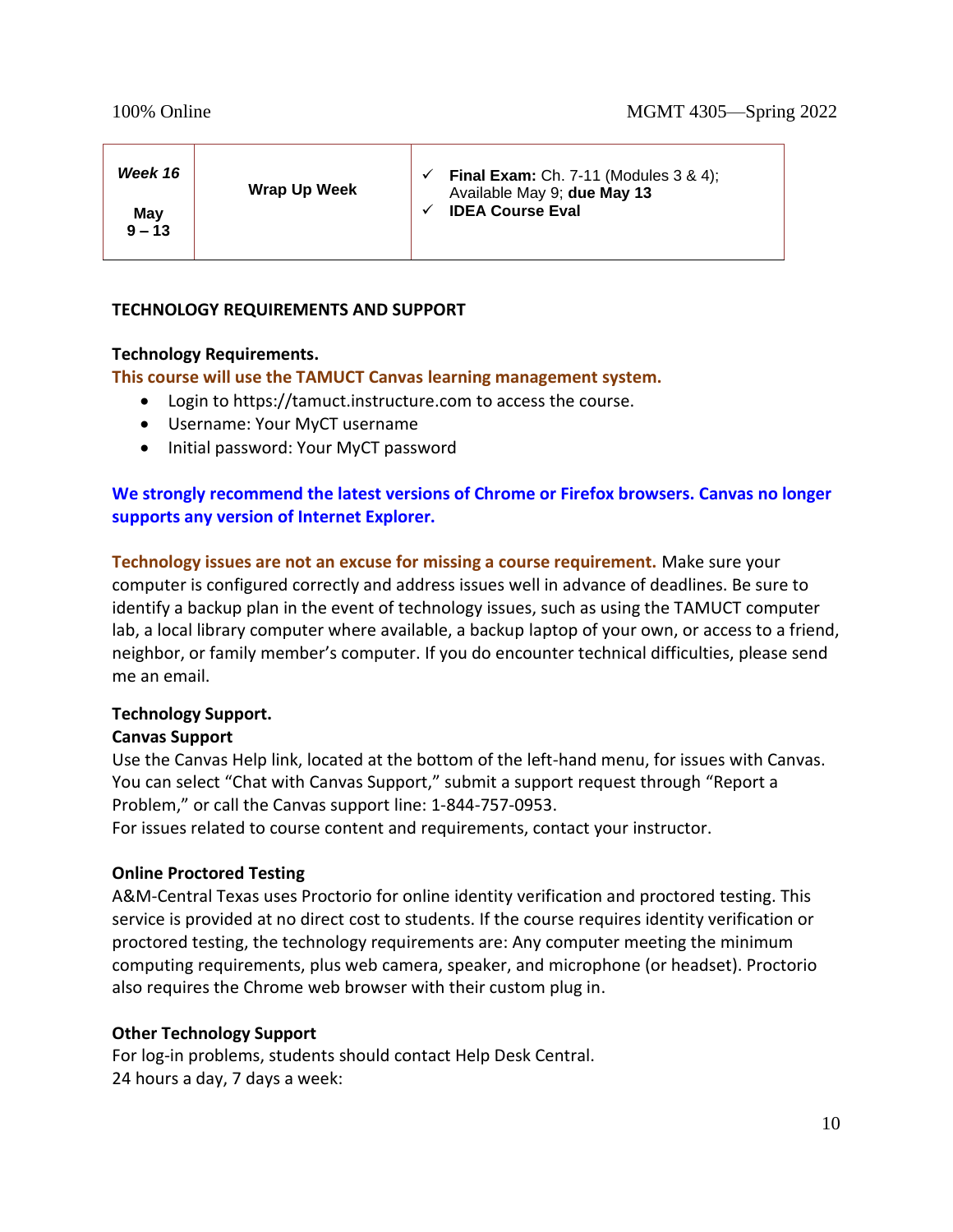Email: [helpdesk@tamu.edu](mailto:helpdesk@tamu.edu) Phone: (254) 519-5466 [Web Chat:](http://hdc.tamu.edu/) [http://hdc.tamu.edu]

*Please let the support technician know you are an A&M-Central Texas student.* For issues related to course content and requirements, contac[t Ms.](mailto:becca.mcpherson@tamuct.edu) Eads. Remember, technology issues are not an excuse for missing a course requirement – make sure your computer is configured correctly, address issues well in advance of deadlines, and have a backup plan.

# **UNIVERSITY RESOURCES, PROCEDURES, AND GUIDELINES**

### **Drop Policy.**

If you discover that you need to drop this class, you must complete a [Drop Request](https://www.tamuct.edu/registrar/docs/Drop_Request_Form.pdf) Form [https://www.tamuct.edu/registrar/docs/Drop\_Request\_Form.pdf].

Professors cannot drop students; this is always the responsibility of the student. The Registrar's Office will provide a deadline on the Academic Calendar for which the form must be completed, signed and returned. Once you return the signed form to the Registrar's Office, you must go into Warrior Web and confirm that you are no longer enrolled. If you still show as enrolled, FOLLOW-UP with the Registrar's Office immediately. You are to attend class until the procedure is complete to avoid the penalty for absence. Should you miss the drop deadline or fail to follow the procedure, you will receive an F in the course, which may affect your financial aid and/or VA educational benefits.

# **Academic Integrity.**

Texas A&M University-Central Texas values the integrity of the academic enterprise and strives for the highest standards of academic conduct. A&M-Central Texas expects its students, faculty, and staff to support the adherence to high standards of personal and scholarly conduct to preserve the honor and integrity of the creative community. Any deviation by students from this expectation may result in a failing grade for the assignment and potentially a failing grade for the course. All academic misconduct concerns will be referred to the Office of Student Conduct. When in doubt about collaboration, citation, or any issue, please contact your instructor before taking a course of action.

For more [information regarding the Student Conduct process,](https://www.tamuct.edu/student-affairs/student-conduct.html)

[https://www.tamuct.edu/student-affairs/student-conduct.html]. If you know of potential honor violations by other students, you may [submit a report,](https://cm.maxient.com/reportingform.php?TAMUCentralTexas&layout_id=0) [https://cm.maxient.com/reportingform.php?TAMUCentralTexas&layout\_id=0].

### **Plagiarism.**

**Students whose assignment contains plagiarized information**, *i.e., failing to cite and reference the information source in properly applying APA formatting to citations and references*, **will**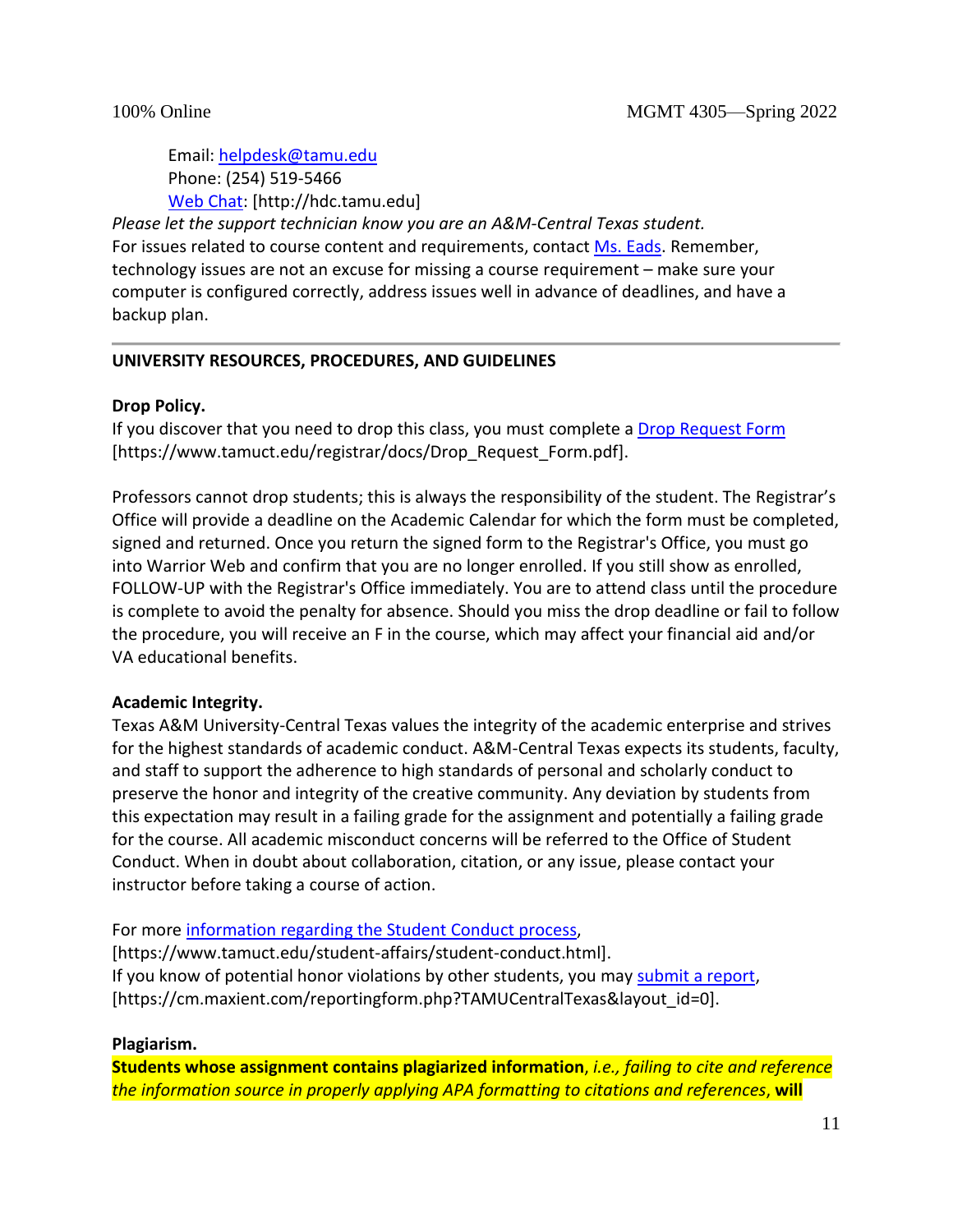**receive a 0 for the assignment and possibly a referral to Student Affairs**. However, I reserve the right to reduce the penalty if I believe plagiarism was unintentional or very minor in impact. Students whose assignment contains inadequate effort will receive a substantial deduction in points, i.e., a citation that does not include the author and date in the citation or a reference missing the majority of the required information. All students *suspect* of academic dishonesty will be reported.

### **Academic Accommodations.**

At Texas A&M University-Central Texas, we value an inclusive learning environment where every student has an equal chance to succeed and has the right to a barrier-free education. The Office of Access and Inclusion is responsible for ensuring that students with a disability receive equal access to the university's programs, services and activities. If you believe you have a disability requiring reasonable accommodations please contact the Office of Access and Inclusion, WH-212; or call (254) 501-5836. Any information you provide is private and confidential and will be treated as such.

For more information please visit our **Access & Inclusion Canvas page (log-in required)** [https://tamuct.instructure.com/courses/717]

*\*\*\*Please advise Ms. Eads within the first week of class of any accommodations needed***.**

### **Important information for pregnant and/or parenting students.**

Texas A&M University-Central Texas supports students who are pregnant and/or parenting. In accordance with requirements of Title IX and related guidance from US Department of Education's Office of Civil Rights, the Dean of Student Affairs' Office can assist students who are pregnant and/or parenting in seeking accommodations related to pregnancy and/or parenting. Students should seek out assistance as early in the pregnancy as possible. For more information, please visit the **Student Affairs** web page [https://www.tamuct.edu/studentaffairs/index.html]. Students may also contact the institution's Title IX Coordinator. If you would like to read more about these [requirements and guidelines](http://www2.ed.gov/about/offices/list/ocr/docs/pregnancy.pdf) online, please visit the website [http://www2.ed.gov/about/offices/list/ocr/docs/pregnancy.pdf].

Title IX of the Education Amendments Act of 1972 prohibits discrimination on the basis of sex and gender–including pregnancy, parenting, and all related conditions. A&M-Central Texas is able to provide flexible and individualized reasonable accommodation to pregnant and parenting students. All pregnant and parenting students should contact the Associate Dean in the Division of Student Affairs at (254) 501-5909 to seek out assistance. Students may also contact the University's Title IX Coordinator.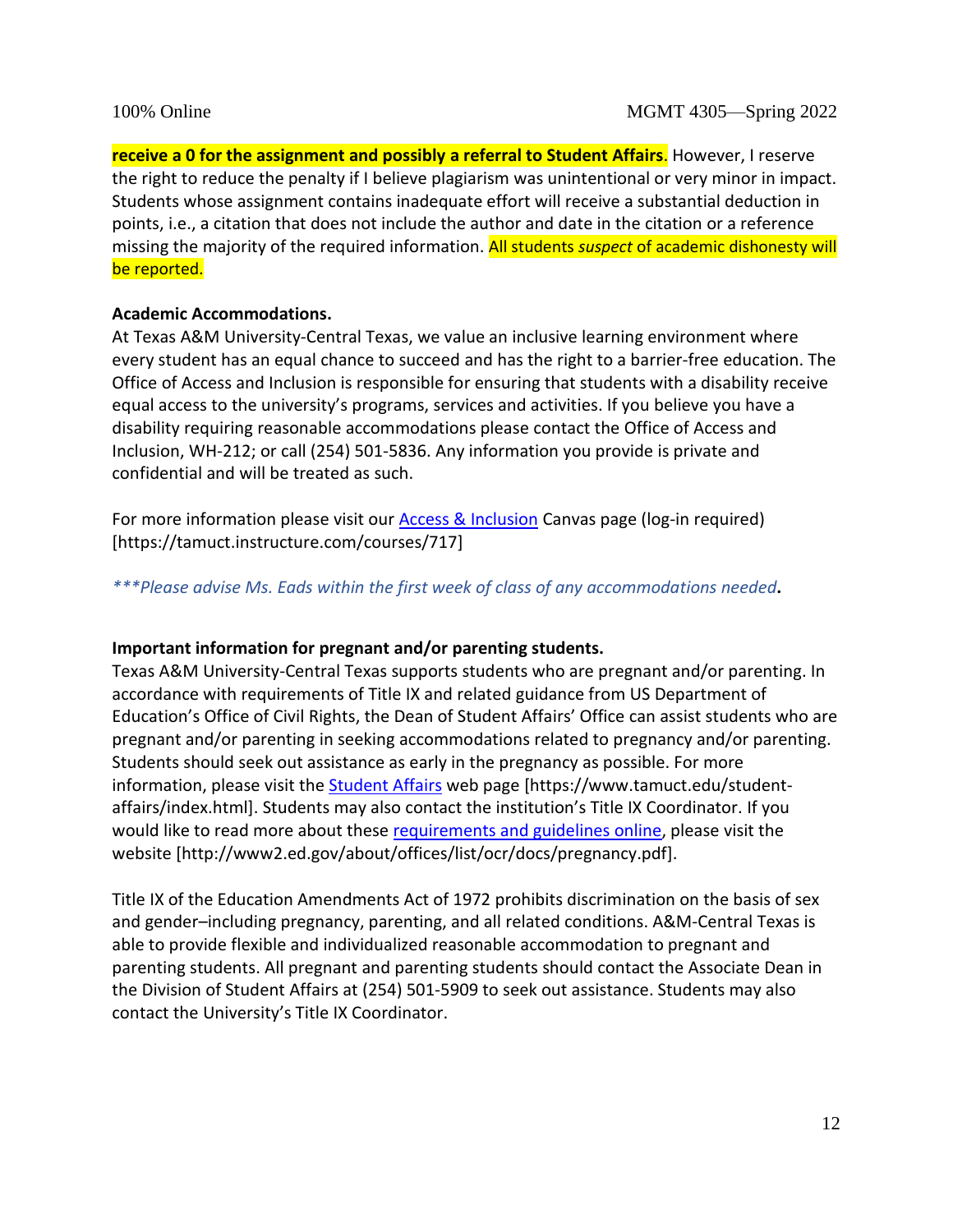### **Tutoring.**

Tutoring is available to all A&M-Central Texas students, both virtually and in-person. Student success coaching is available online upon request.

If you have a question, are interested in becoming a tutor, or in need of success coaching contact the Warrior Center for Student Success, Equity and Inclusion at (254) 501-5836, visit the Warrior Center at 212 Warrior Hall, or by emailing [WarriorCenter@tamuct.edu.](mailto:WarriorCenter@tamuct.edu) To schedule tutoring sessions and view tutor availability, please visit Tutor Matching 6 Services [https://tutormatchingservice.com/TAMUCT] or visit the Tutoring Center in 111 Warrior Hall.

Chat live with a remote tutor 24/7 for almost any subject from on your computer! Tutor.com is an online tutoring platform that enables A&M-Central Texas students to log in and receive online tutoring support at no additional cost. This tool provides tutoring in over 40 subject areas except writing support. Access Tutor.com through Canvas.

# **The University Writing Center.**

University Writing Center: Located in Warrior Hall 416, the University Writing Center (UWC) at Texas A&M University–Central Texas (A&M–Central Texas) is a free service open to all A&M– Central Texas students. For the Spring 2022 semester, the hours of operation are from 10:00 a.m.-5:00 p.m. Monday thru Thursday in Warrior Hall 416 (with online tutoring available every hour as well) with satellite hours available online only Monday thru Thursday from 6:00-9:00 p.m. and Saturday 12:00-3:00 p.m.

Tutors are prepared to help writers of all levels and abilities at any stage of the writing process. While tutors will not write, edit, or grade papers, they will assist students in developing more effective composing practices. By providing a practice audience for students' ideas and writing, our tutors highlight the ways in which they read and interpret students' texts, offering guidance and support throughout the various stages of the writing process. In addition, students may work independently in the UWC by checking out a laptop that runs the Microsoft Office suite and connects to WIFI, or by consulting our resources on writing, including all of the relevant style guides. Whether you need help brainstorming ideas, organizing an essay, proofreading, understanding proper citation practices, or just want a quiet place to work, the UWC is here to help!

Students may arrange a one-to-one session with a trained and experienced writing tutor by making an appointment via WCOnline at [https://tamuct.mywconline.com/.](https://tamuct.mywconline.com/) In addition, you can email Dr. Bruce Bowles Jr. at [bruce.bowles@tamuct.edu](mailto:bruce.bowles@tamuct.edu) if you have any questions about the UWC, need any assistance with scheduling, or would like to schedule a recurring appointment with your favorite tutor.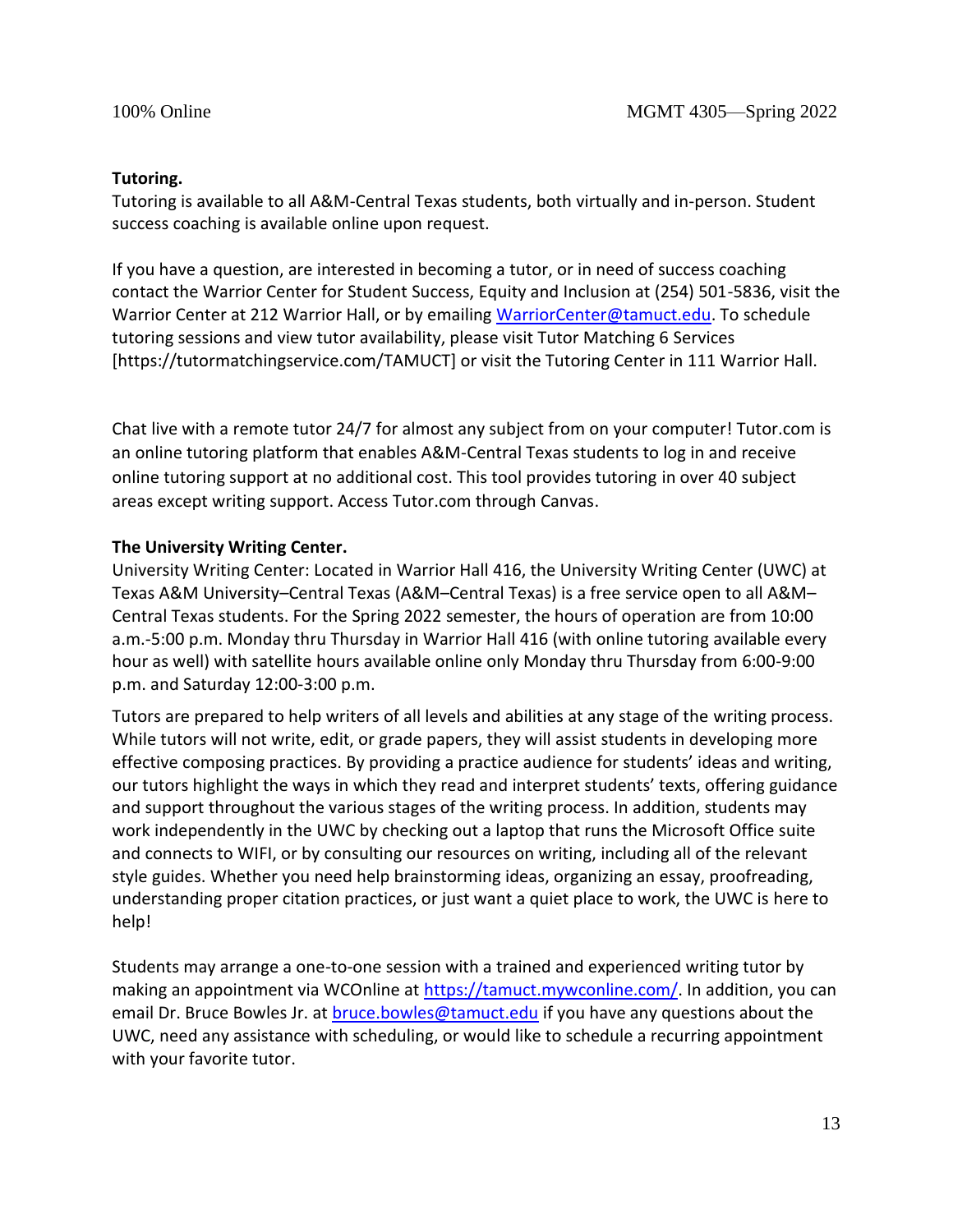### **University Library**

The University Library provides many services in support of research across campus and at a distance. We offer over 200 electronic databases containing approximately 400,000 eBooks and 82,000 journals, in addition to the 96,000 items in our print collection, which can be mailed to students who live more than 50 miles from campus. Research guides for each subject taught at A&M-Central Texas are available through our website to help students navigate these resources. On campus, the library offers technology including cameras, laptops, microphones, webcams, and digital sound recorders.

Research assistance from a librarian is also available 24 hours a day through our online chat service, and at the reference desk when the library is open. Research sessions can be scheduled for more comprehensive assistance, and may take place virtually through WebEx, Microsoft Teams or in-person at the library. Schedule an appointment

here [https://tamuct.libcal.com/appointments/?g=6956]. Assistance may cover many topics, including how to find articles in peer-reviewed journals, how to cite resources, and how to piece together research for written assignments.

Our 27,000-square-foot facility on the A&M-Central Texas main campus includes student lounges, private study rooms, group work spaces, computer labs, family areas suitable for all ages, and many other features. Services such as interlibrary loan, TexShare, binding, and laminating are available. The library frequently offers workshops, tours, readings, and other events. For more information, please visit our [Library website.](http://tamuct.libguides.com/index)

# **OPTIONAL POLICY STATEMENTS:**

# **A Note about Sexual Violence at A&M-Central Texas**

Sexual violence is a serious safety, social justice, and public health issue. The university offers support for anyone struggling with these issues. University faculty are mandated reporters, so if someone discloses that they were sexually assaulted (or a victim of Domestic/Dating Violence or Stalking) while a student at TAMUCT, faculty members are required to inform the Title IX Office. If you want to discuss any of these issues confidentially, you can do so through Student Counseling (254-501-5955) located on the second floor of Warrior Hall (207L).

Sexual violence can occur on our campus because predators often feel emboldened, and victims often feel silenced or shamed. It is incumbent on ALL of us to find ways to actively create environments that tell predators we don't agree with their behaviors and tell survivors we will support them. Your actions matter. Don't be a bystander; be an agent of change. For additional information on campus policy and resources visit the **Title IX webpage** [https://www.tamuct.edu/departments/compliance/titleix.php].